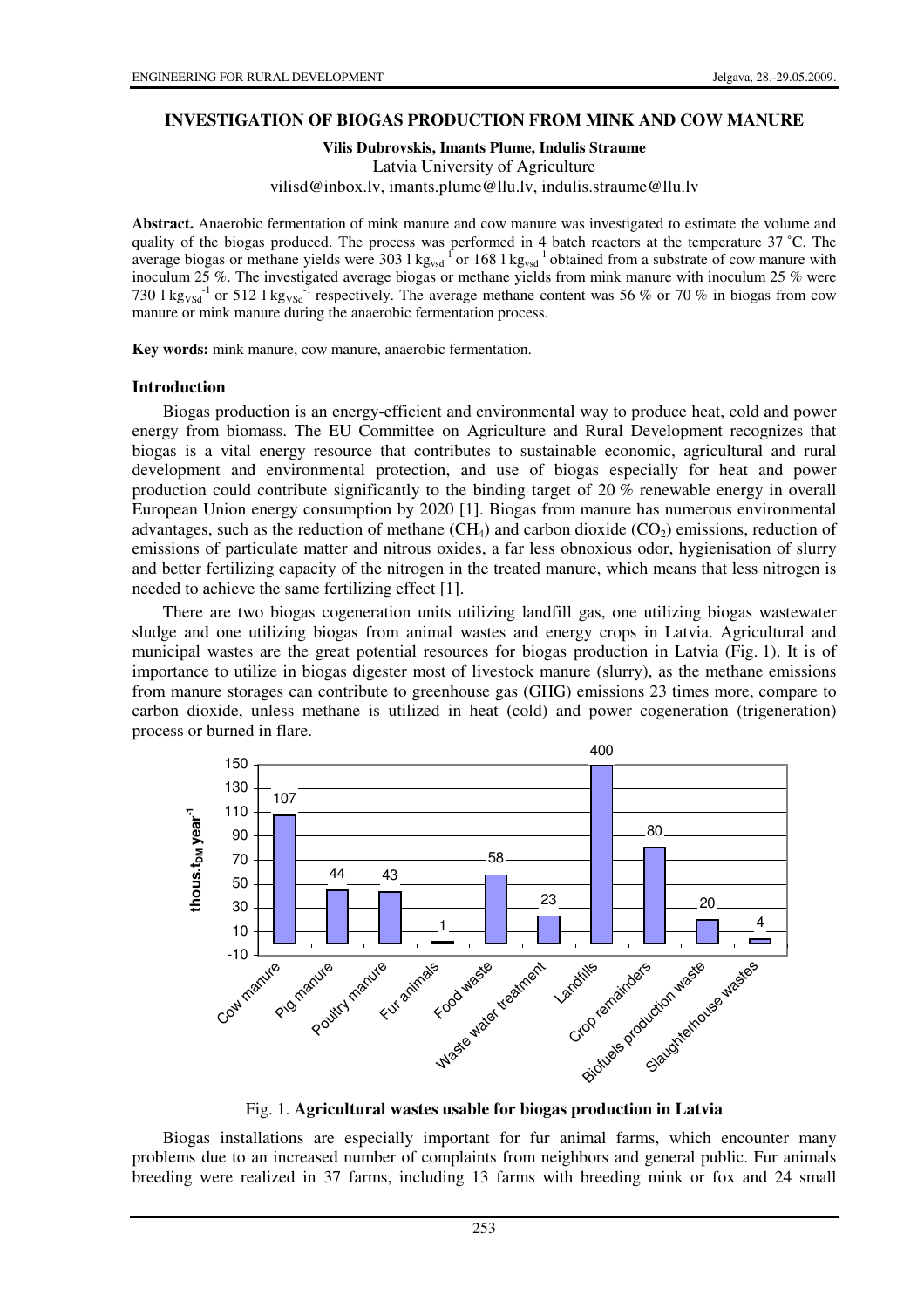chinchilla farms with the total of about 7000 chinchillas in 2007. Total number of mink was around 556800 and number of fox was 19000, including two large mink breeding farms with more 100000 fur animals and one fox farm with more than 8000 fur animals in Latvia in 2007. Fresh mink manure have high content of nitrogen 16.7 % in dry matter and low carbon to nitrogen ratio C:N = 7:1 [3], therefore mink manure have much higher emissions risk of nitrogen in environment compare to cow manure, having nitrogen content in dry matter within range 2-3 % only [4]. Preliminary estimates (Denmark) indicate that the present loss of about 75 percent of the nitrogen excreted by the mink can be reduced to 56 % by establishing manure collection gutters under all cages and emptying them weekly. Emptying them daily reduces the loss to 46-49 % and a more than two-fold increase in the amount of nitrogen applied [5]. Reduction of nitrogen losses from mink manure can be provided by mucking manure out of cages as frequently as possible and usage of anaerobic treatment process for mink manure or for manure mixtures with different biomass.

The aim of the study is investigation of biogas and methane production from cow and mink manure in the anaerobic digestion process.

## **Materials and methods**

The anaerobic fermentation process was performed for cow and mink manure. Cow manure samples were mixed with inoculum (fermented cow manure) and filled in digesters D1 and D2. Mink manure samples were mixed with inoculum (fermented cow manure) and water, and filled in digesters D3 and D4. Each digesters volume was 5l, and digesters were equipped with heating devices for automated regulation of inside temperature  $37 \degree C \pm 1.0\degree$ . The anaerobic digestion process was provided in batch mode, i.e. without circulation of substrates or leached liquid.

Table 1

| No. | <b>Parameter</b>            | Unit                                       | D1       | D <sub>2</sub> | D3           | D4           |
|-----|-----------------------------|--------------------------------------------|----------|----------------|--------------|--------------|
|     | Substrate composition       | $\%$                                       | $25$ in. | 25 in.         | 25in         | 25in         |
|     |                             |                                            | 75 cm    | 75 cm          | $75$ mm $+w$ | $75$ mm $+w$ |
| 2   | Total substrate weight      | kg                                         | 4.092    | 4.108          | 3.945        | 3.951        |
| 3   | Total solids raw material   | $\%$                                       | 13.8     | 13.8           | 12.2         | 12.1         |
| 4   | Organic solids raw material | $\%$                                       | 11.8     | 11.9           | 10.0         | 9.9          |
| 5   | Biogas yield                | $1 \text{ kg}_{\text{VSG}}^{-1}$           | 292.6    | 312.8          | 734.1        | 725.2        |
| 6   | Average methane content     | $\%$                                       | 57       | 54             | 69           | 71           |
| 7   | Methane yield               | $1 \text{kg}$ <sub>VSd</sub> <sup>-1</sup> | 165.9    | 169.8          | 507.9        | 516.9        |
| 8   | Conversion rate             | $\%$                                       | 56       | 57             | 73           | 74           |

**Substrate and biogas parameters** 

Remarks: cm – cows manure; in – inoculum (fermented cows manure); mm – mink manure; w – water; VSd – volatile solids destroyed.

Substrates composition and parameters of biomass in all digesters at the start of process are showed in rows 1-4 Table 1. Digesters were equipped with sensors for automated registering of pH and gas volume data in computer. Fermented cow's manure was added 25 % of substrate weight in all digesters to provide microbial inoculum for a successful anaerobic fermentation process.

Substrates were analyzed for organic matter, total solids, organic solids and moisture content before filling in and after extracting out of digesters. The accuracy of measurement was ±0.02 for pH value,  $\pm 0.00251$  for the gas volume and  $\pm 0.1^{\circ}$ C for the temperature. The anaerobic fermentation in digesters was provided during a 3-6 month period and finished when biogas producing ceased.

### **Results and discussion**

Results of the anaerobic fermentation of biomass in digesters are shown in rows 5-8 in Table 1. The average parameters of cow and mink manure digestion are shown in Fig. 2 and Fig. 3. The average yield of biogas 303  $1 \text{kg}_{\text{VSG}}^{-1}$  and methane 168  $1 \text{kg}_{\text{VSG}}^{-1}$  were obtained from cow manure (Fig. 2). The nvestigated methane yield from mixture of cow manure (75 %) + inoculum (25 %) is lower by 23 % compared to the methane volume (219  $1 \text{kg}_{\text{VSd}}^{-1}$ ) obtained earlier from fresh cow manure in the anaerobic digestion process [6].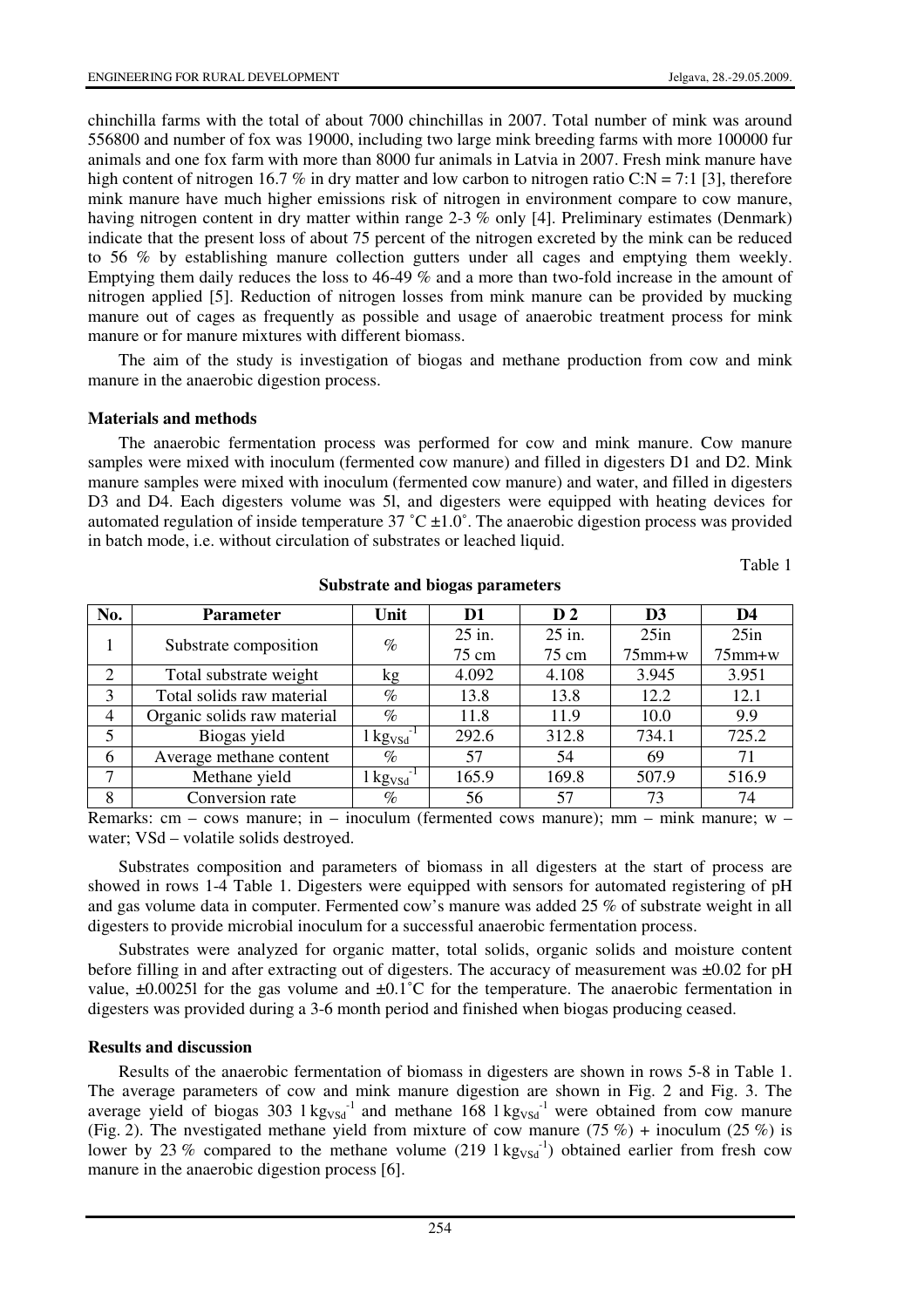

Cow manure 75%+inoculum 25% Mink manure 75%+inoculum 25%

#### Fig. 2. **Average biogas and methane yields obtained from cow and mink manure**

High average volumes of biogas 730  $1 \text{ kg}_{V\text{Sd}}^{-1}$  or methane 512  $1 \text{ kg}_{V\text{Sd}}^{-1}$  were obtained from mink manure (Fig. 2), that were 2.4 or by 3.1 times more compared to the output from cow manure respectively.

The average methane content of 56 % or 70 % was obtained from cow manure or mink manure at average organic loads 11.9 % or 10.0 % of substrates respectively (Fig. 3). A small amount of inorganic solids were containing both substrates of cow manure (1.9 %) and of mink manure (2.2 %). The average content of organic matter decreases significantly in mink manure (by 74 %) during anaerobic digestion, and the conversion rate of mink manure was higher by 17 % compared to cow manure. Such evidence can be explained by a lower content of cellulose in mink's feed compared to the cattle's fodder applied. The anaerobic treatment of mink manure can provide a 4-fold reduction of the initial mass of organic matter that is favorable for the transportation of wastes to the field.



**and conversion rate of cow and mink manure**

There is not any inhibition affect found of nitrogen in the anaerobic digestion process of mink manure, as the part of excess nitrogen was bound in litter or escaped from mink manure samples into